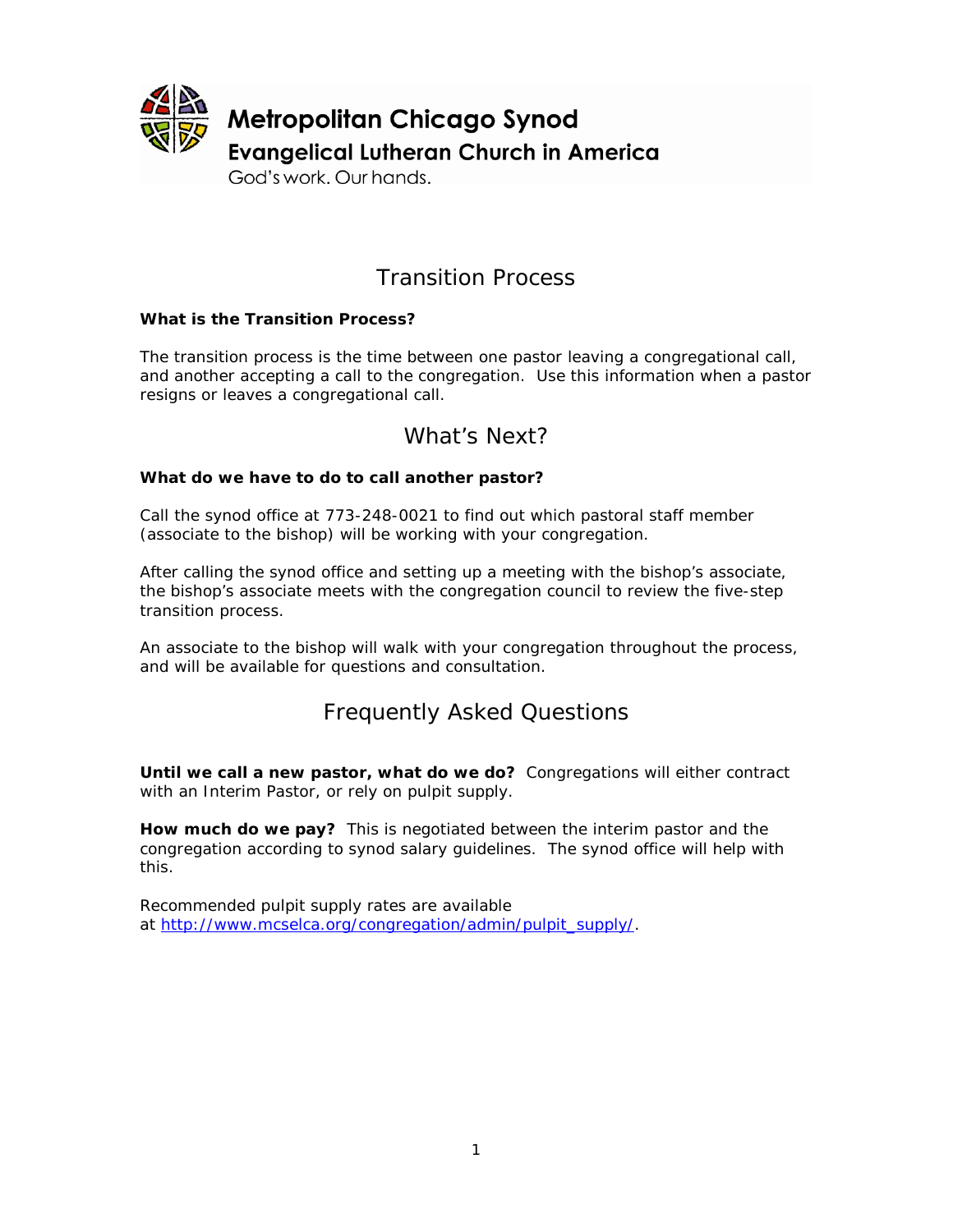

### Transition – The Five Steps

The time between one pastor leaving, and another being called, is called the Transition Process. There are five steps that are included in this process.

- 1. When a Pastor Leaves
- 2. Assessment
- 3. Completion of Ministry Site Profile
- 4. Call Committee and Selection and Call Process
- 5. New Pastor is Called

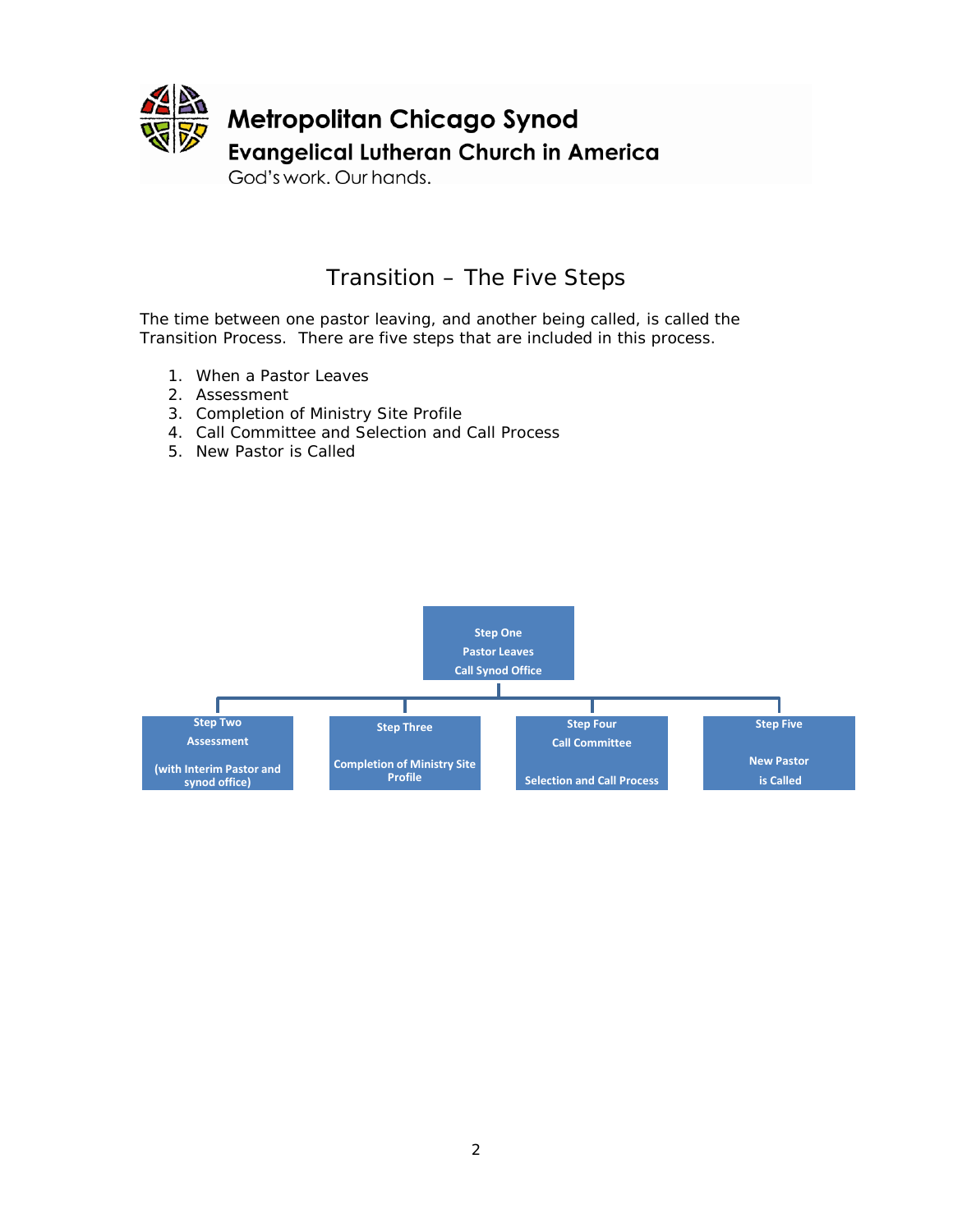

### Step One When a Pastor Leaves

Meet with a member of the synod's pastoral staff to review the process for calling a new pastor.

#### **What is included?**

#### **The initial transition into the interim period includes three components:**

- **1. Meeting with a member of the synod pastoral staff** (associate to the bishop)
	- Review of congregation council congregational exit tasks

a.) Exit interview with pastor b.) Farewell to pastor

- Name the issues to be addressed in the transition period
- This transition packet reviewed with congregation council
- Review of available resources

#### **2. Supply Pastors to meet basic needs while Interim Pastor is selected**

- Supply pastors can be any pastor on synod pulpit supply list
- Supply pastor is paid hourly or by pulpit supply guidelines
- Tasks include preaching, worship leading, basic pastoral care

#### **3. Interim Pastor May Be installed by a member of the synod pastoral staff**

- Consultation with the synod office regarding interim needs
- Interim pastoral candidates interviewed by congregation council
- Interim contract and compensation negotiated by council

**Interim Pastor is installed at worship by member of the synod pastoral staff Note:** In some cases, an extended contract with a supply pastor may be in place of or precede a trained/called interim. This may be either full or part-time.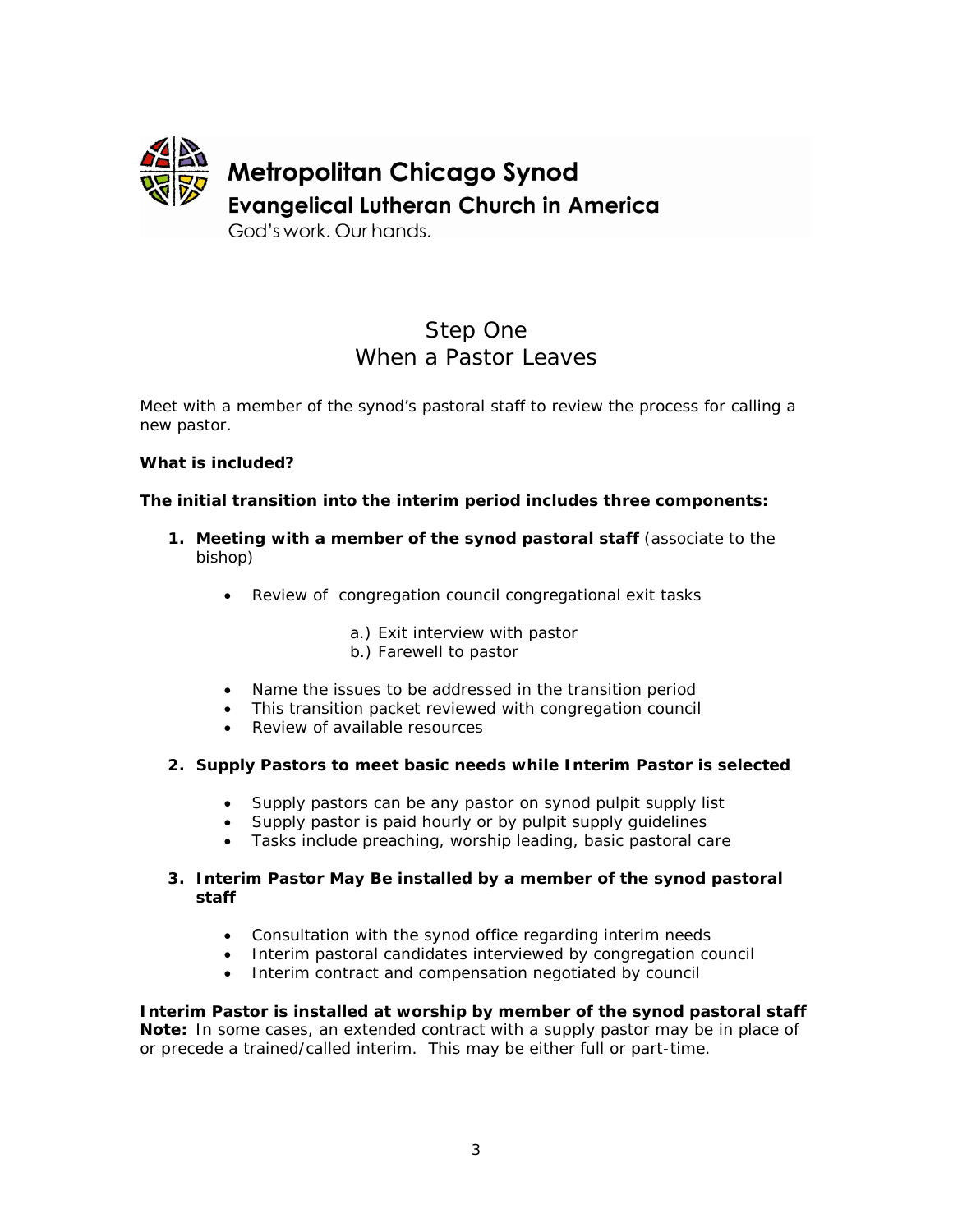

God's work, Our hands.

## Step Two Assessment

The Interim Pastor will lead a complete assessment of the congregation's situation.

The assessment includes:

#### **Resources**

- Financial situation
- Building and property
- Key leaders, teams, committees

#### **History**

- Growth patterns
- Congregational size and organizational style
- Key moments of trauma or success in the past

#### **Mission Field Analysis**

- Who lives in the congregation's identified mission field
- Relationship between congregation and the field
- Target mission populations

#### **Constructing a Vision**

• What will the future look like for this congregation?

#### **Analysis of "system dynamics" of the congregation**

- How are power and influence managed here?
- Are there subtle patterns of unhealthy or dysfunctional interaction?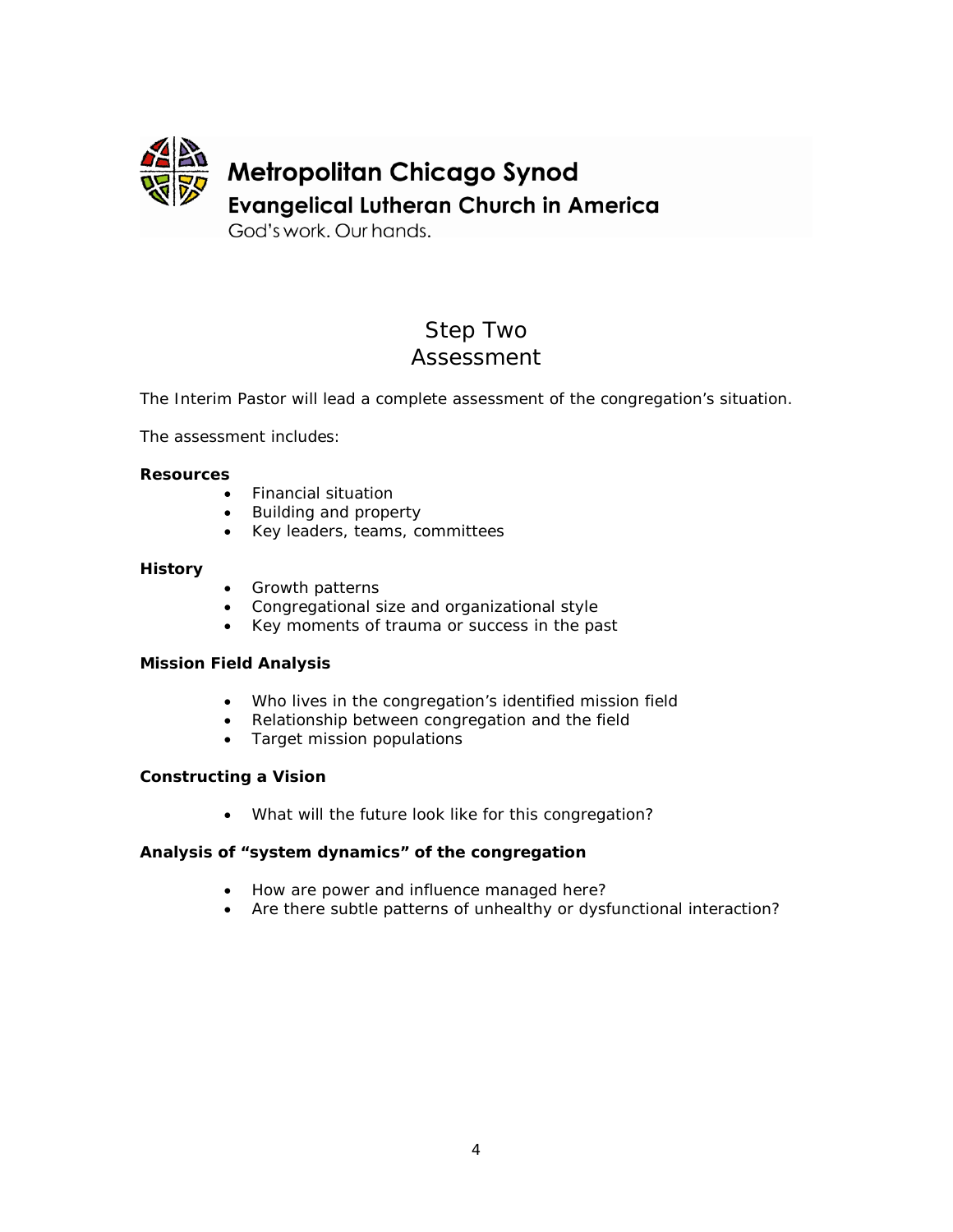

### Step Three Completion of Ministry Site Profile

The congregation council oversees the completion of a Ministry Site Profile (MSP)

#### **Ministry Site Profile A Guide to the ELCA Mobility Database System**

The Ministry Site Profile form (MSP) provides congregations (single and multiple point parishes) and church-related organizations (schools, social ministry organizations, healthcare institutions, and agencies) a single, common form to use to describe their mission and their search for a rostered leader.

The MSP is filled out by leaders within the congregation or organization, under the guidance of the synod bishop or synodical staff. Once completed and submitted, the MSP will be stored within the ELCA's mobility database. "Ministry Opportunities" makes it possible for rostered leaders and others to search the database of MSPs to learn of ministry openings, to read a basic snapshot of information about each opening, and to learn about the appropriate contact person for each call process.

The MSP and Mobility Database System are designed only for searches for those rostered within the ELCA. It is not intended for searches for other church workers, including lay professionals, non-rostered musicians, or program directors.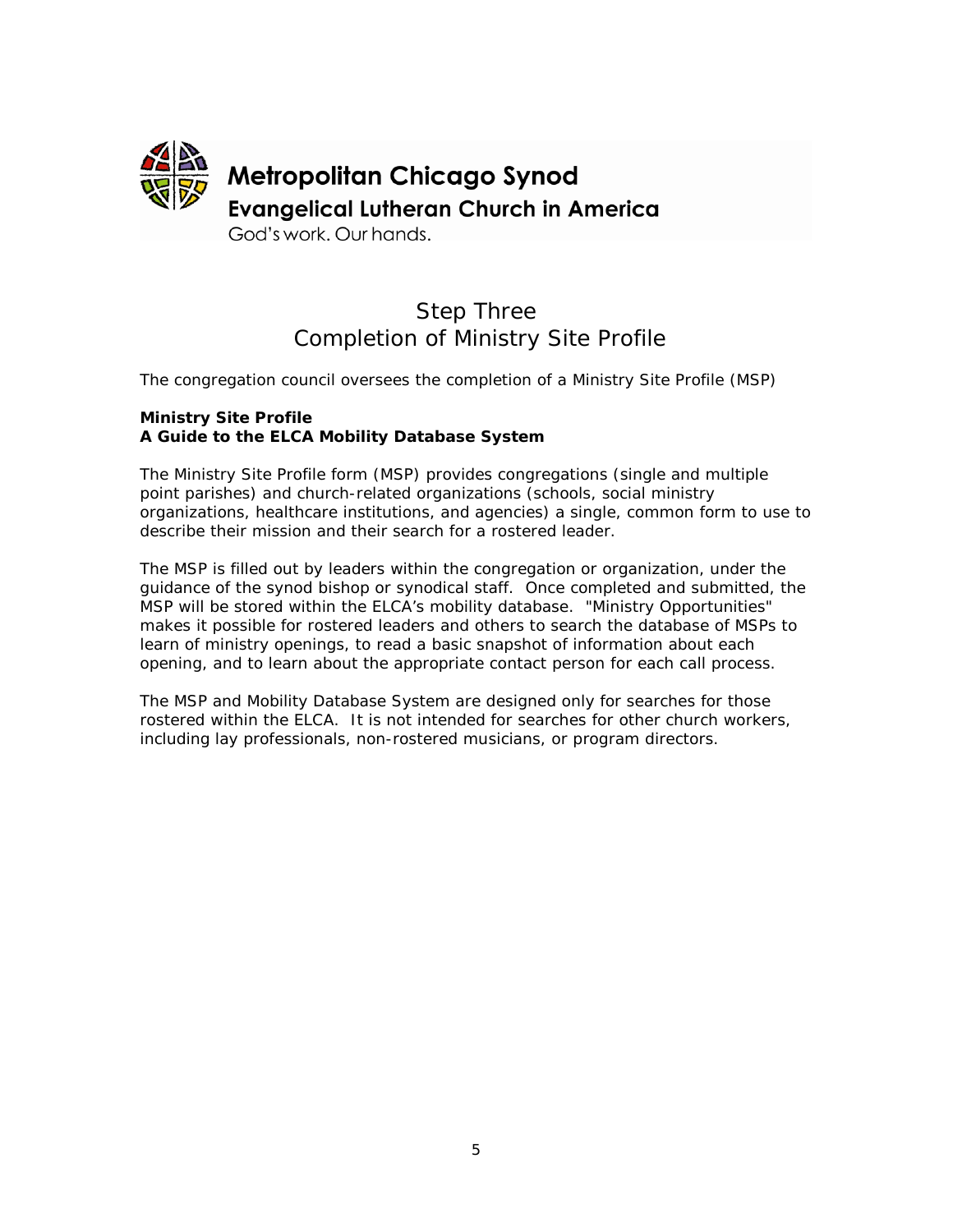

### Step Four Call Committee and Selection and Call Process

As the assessment process continues, the process of calling the next pastor begins.

#### **Call Committee is formed**

Following the congregation's constitution, a Call Committee is either elected or appointed. Usually, at least one member is also on the congregation council.

#### **What is a call committee?**

The call committee screens, interviews, and recommends candidates to the congregation council.

#### **Candidates are identified in consultation with the synod office**

After an initial meeting with the call committee, a member of the synod staff will begin to submit rostered leader profiles to the call committee.

#### **Candidates are interviewed**

- Candidates selected are usually interviewed at least twice.
- The committee may choose to hear candidates preach, either in between the interviews or after.
- References are checked.
- Proposed compensation is negotiated following synod guidelines.
- At any point, candidates or call committees can end the process.
- Clear and direct communication between parties regarding discernment is expected.

#### **Committee recommends candidate to the congregation council**

- The Council may meet the candidate prior to recommendation.
- Council recommends candidate to congregational meeting.
- A "meet and greet" event may be arranged for the congregation prior to the specially-called congregational meeting.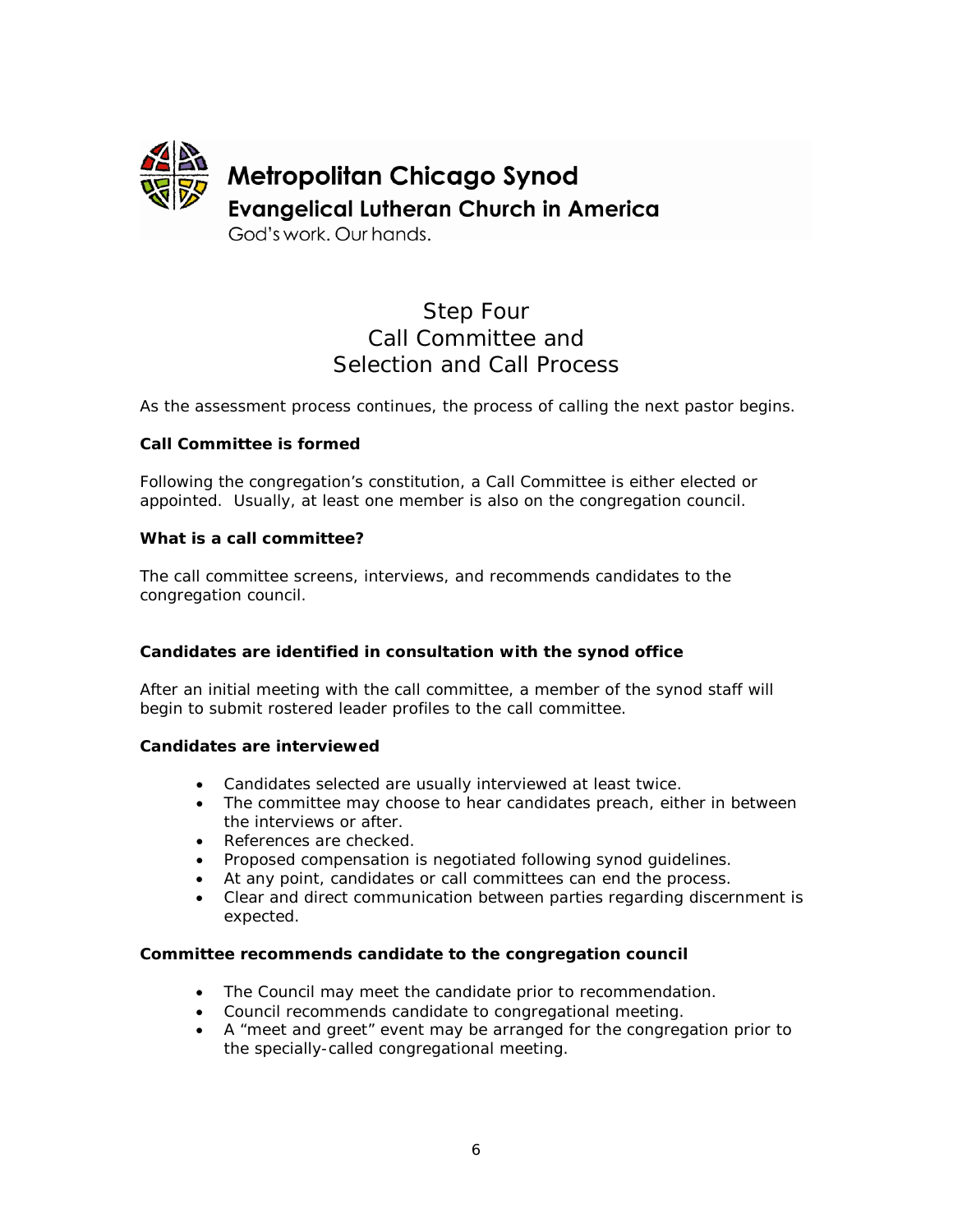

### Step Five New Pastor is Called

Once the new pastor has been selected and properly called, a letter of call will be prepared by the synod office. The prospective pastor has 30 days to accept or refuse the call. Usually, the process goes much faster. During this time, the congregation should engage in hospitality and welcome.

#### **Thanking your Interim Pastor**

Your interim pastor has played a very important role in the life of your ministry. It is appropriate to plan a public farewell and thanksgiving. Interim pastors are asked not to continue their involvement in congregational life after the interim is over.

#### **The Pastor's Office**

Cleaning and painting the pastor's office prior to her or his arrival is appropriate, but any serious redecorating should probably be done in consultation with the new pastor.

#### **The Pastor's Home**

If there is a parsonage, the home should be clean and presentable. Utilities should be turned on and appliances in good working order. Redecorating should be done in consultation with the new pastor.

#### **Installation of the New Pastor**

The installation must be planned in consultation with the synod office and should ordinarily occur within the first two months of beginning the new ministry.